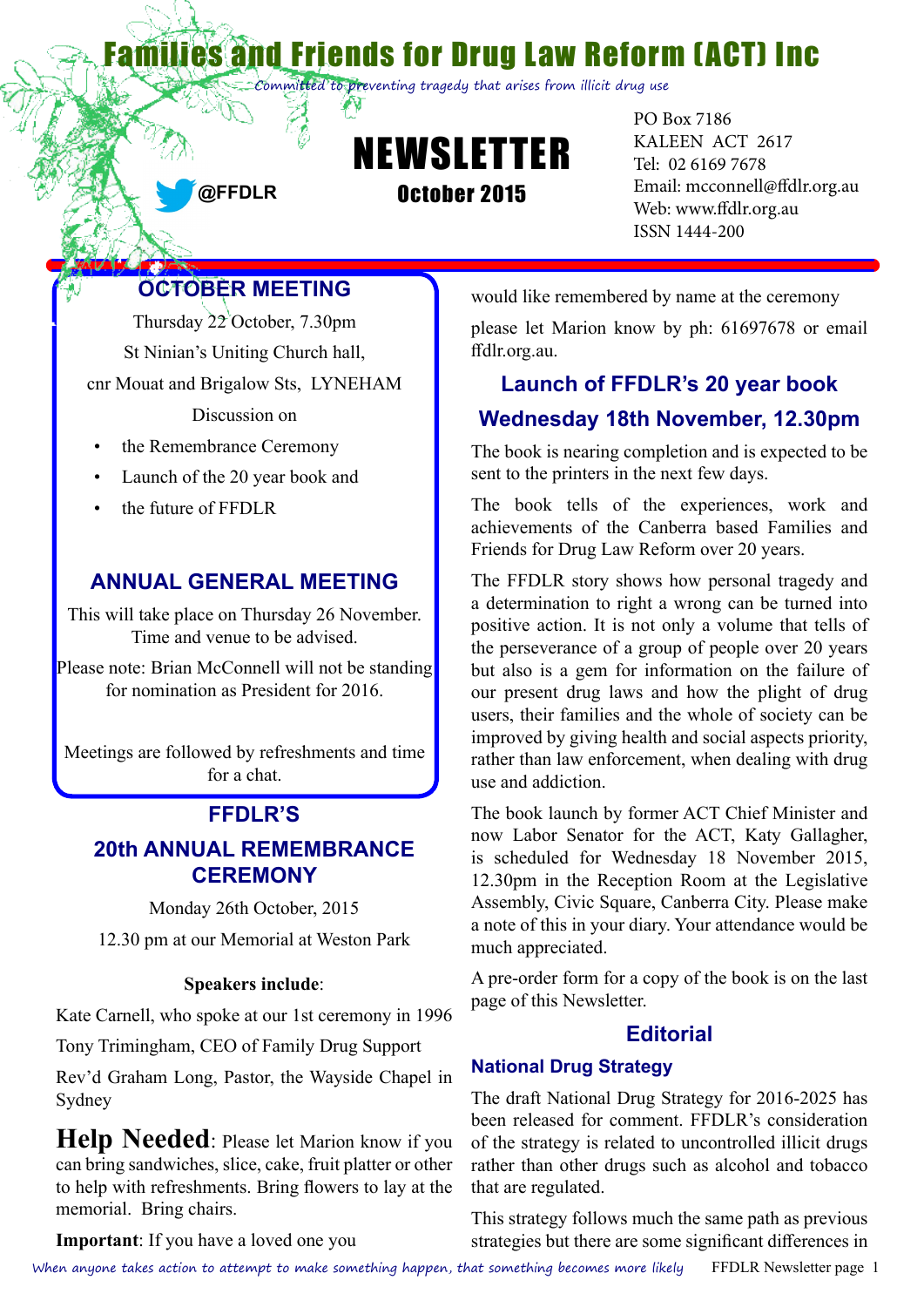the draft of the new strategy.

The first major change is that the strategy will now run for 10 years rather than 5 years. The reason given is:

For the first time, this Strategy will have a ten year term. This reflects the consistent and ongoing commitment to the harm minimisation approach over the National Drug Strategy's 30 year history. The flexible structure of the Strategy allows for responses to be developed to emerging issues and changing policy environments within this framework.

But if new developments arise can the strategy be adjusted to accommodate or must it wait for the next iteration? How flexible is the structure of the strategy?

It is likely that this will be a stagnant document anchored in 2016 thinking when knowledge and experience has moved further down the track.

There are still the remnants of the past's measures of effectiveness which are not that at all. For example it boasts:

During the period of the National Drug Strategy 2010- 2015, evidence informed demand, supply and harm reduction strategies yielded positive results.

The strategy reported that in 2011-12, police had 76,083 drug seizures; the highest number of drug seizures in the last decade. The same year, 809 clandestine laboratories were detected nationwide; the highest number ever detected in Australia. In 2012-13, police made the second highest number of detections ever at 757.

But as we know drug seizures reflect two things: police activity or availability of drugs. Take for example the situation of a favourite fishing spot. If the fisherman catches many fish it is because there are many fish to catch.

Thus it is with drug seizures and police. If police capture large hauls of drugs it is likely that is because there are large quantities in the drug market place to be captured.

If however police knew the size of the drug market (in our allegory the fish population) then they would know if they were making a difference to the supply of drugs with their seizures. The strategy does not explore this possibility. They do know, but do not report, that surveys of drug users indicate that drugs are easy to very easy to obtain and price and availability remain stable. Thus there has been no effect by the captures on drug supply.

Somewhere better than 60 percent of the drug market needs to be captured to make a real difference. A

figure that Australia's capture rate of between 5-20 percent falls short of.

The strategy says 'the proportion of Australians using any illicit drug in the preceding 12 months has also reduced slightly since 2001 (16.7% to 15%)' but this good news is dependent on the end points. For example the AIHW report where the strategy has sourced this data says 'this level of use remained relatively stable between 2004 and 2013' which throws into doubt the good news in the strategy.

On the harm reduction side of the strategy (or any other part of the strategy for that matter) there is no reference to the harms caused by the prohibition laws, not even a hint of a review of those laws. This is a serious flaw in the strategy.

It does talk about deaths and disease and interestingly mentions:

Marginalisation and disadvantage are associated with increased harms from drug use and priority populations face greater risks. A complex interplay of factors, including physical health, mental health, generational influences, social determinants and discrimination influence an individual or community's vulnerability to harmful drug use. Harm reduction can also be achieved by addressing historical, cultural, social, economic and other determinants of health.

These other factors in respect of drug use and harms is a step forward.

Under the heading 'Evidence informed approaches' it includes 'Medically supervised injecting places' and 'Police to exercise discretion when attending overdoses'. Both interesting inclusions. The former might signify future increased numbers of injecting places while the latter has been in place since mid 1990s–perhaps they have forgotten and need reminding.

The strategy also points to people in contact with the criminal justice system indicating that 34 percent continue to inject while in prison, that 90 percent shared injecting equipment and that 52 percent had a blood borne virus. But no mention of a needle and syringe program in prison as an effective harm reduction practice against blood borne virus infection as there is outside the prison.

This 38 page draft strategy has a few positive aspects but quite a lot is not included, not measured, or is dressed up to show positives when it is not necessarily true. It is a draft strategy the FFDLR intends to respond to in the near future.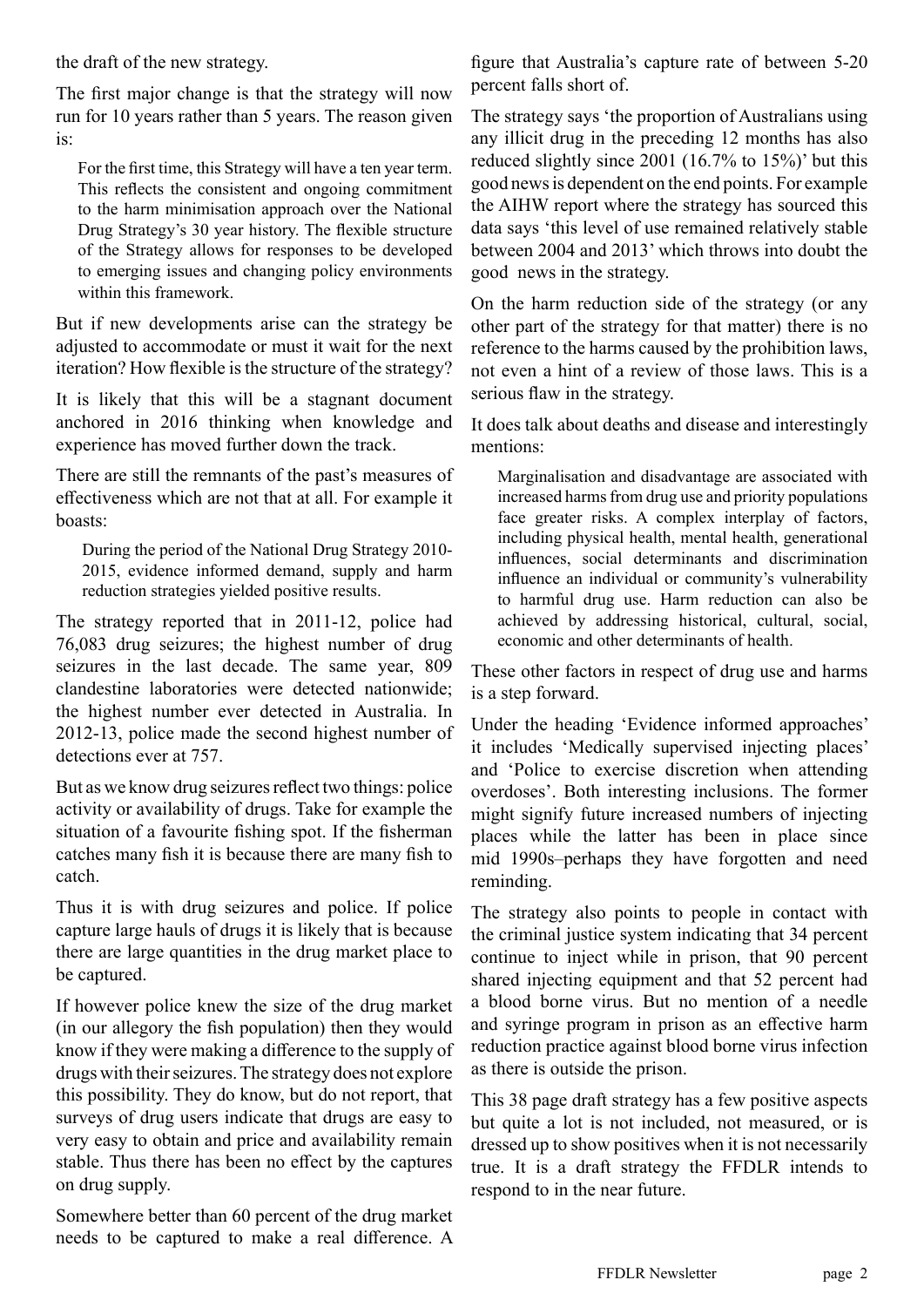# **Addressing the drivers of poverty**

#### by Bill Bush

We and future generations have much to gain by the elimination of poverty. Relieving the disadvantage of our neighbour has as much to do with self-interest as doing the right thing. Experiencing poverty in prosperous Canberra is particularly bitter because it places you so much on the outer and we all bear the high health and social costs of the resulting exclusion.

In the ACT there were some 21,528 people living in poverty; 9910 households experiencing housing stress; 14,148 people experiencing financial stress; 1785 experiencing homelessness; and 28,639 disadvantaged people. Those making do with less than the poverty level can't afford the little luxuries of life that the rest of us take for granted, nor pay for schooling extras, that others regard as essentials. Poverty week gives cause to reflect upon social exclusion and what we who live comfortably might do about it.

If you have the misfortune to be poor it is most likely that you are afflicted with a clutch of other misfortunes: you might be born with a low IQ making school a struggle and pushing those "good jobs" beyond your reach. Farewell to that house that our former treasurer advised we need only to work hard enough to get.

There is a technical term for the cluster of risk factors that crowd around the disadvantaged. These are the social determinants of health and well-being that the World Health Organisation has promoted as the factors to address if our society is most effectually and efficiently to eradicate disadvantage and promote social inclusion. As Sir Michael Marmot, the president-elect of the World Medical Association, has put it, "it's about being empowered, having control over your life and that starts with the quality of early child development, with the nature of education, and the nature of conditions in which people live and work".

Disadvantage is also clustered in particular localities. This year the geographic concentration of disadvantage is analysed in the periodic surveys conducted by Professor Tony Vinson for Jesuit Social Services. His 2015 Dropping off the Edge Report identifies postcodes of severe disadvantage in the ACT where physical and mental health is poorest, there is highest representation in the criminal justice system, school outcomes are poorest and domestic violence is most prevalent.

The clustering of risk factors is corrosive. Thus, a poor education and a deprived childhood are not just risk factors for poverty but for other marks of disadvantage such as mental health problems and drug dependence. People with risk factors tend to accumulate others as they move through life in something of the way that a snowball rolling down the hill accumulates greater mass.

Broad acceptance in Australia of a safety net for the most disadvantaged sets us apart from other countries where adherence to radical liberal principles denies the appropriateness of any paternalistic measures like age pensions, unemployment benefits, universal health care and free universal education. Indeed, this broad political acceptance of a paternalistic safety net is rightly regarded as a vital ingredient of the Australian fair go. But liberal principles rightly demand that paternalistic measures be rigorously assessed. Drug laws are seen by some as the most extreme form of paternalistic overreach. They are extreme because they seek to dictate what an individual may ingest.

Drug addiction is a powerful driver of poverty. We fear drugs because of the lack of control that addiction to them can entail. The communal response has been to intensify that lack of control by applying the coercive processes of the criminal law. I have not met a dependent drug user who does not wish the monkey of addiction off his back, but naturally enough drug users have a range of priorities in their life and resent the state dictating to them the time and circumstances to address their addiction. The user's insistent need to appease his addiction is bound to trump the user's other priorities, thus reinforcing the struggling drug user's conviction of his own hopeless failure. As Johann Hari points out, the pain and isolation imposed by drug policy reinforces addiction.

Countries like Switzerland and Portugal have drug policies that take advantage of the wish of dependent users to overcome their addiction by acknowledging the control that they wish to have over their life, and respecting their choices. The outcome in those countries demonstrates the value that individuals and the communities reap from respecting the worth of drug users as human beings and supporting the choices they wish to make. For it is this lack of control over our own life that knowledge about the social determinants of health and well-being tells us is so insidious.

This poverty week let us seek ways to make poverty history and eliminate budget deficits in the process.

*Published in The Canberra Times on 13 October 2015 for Poverty week.*